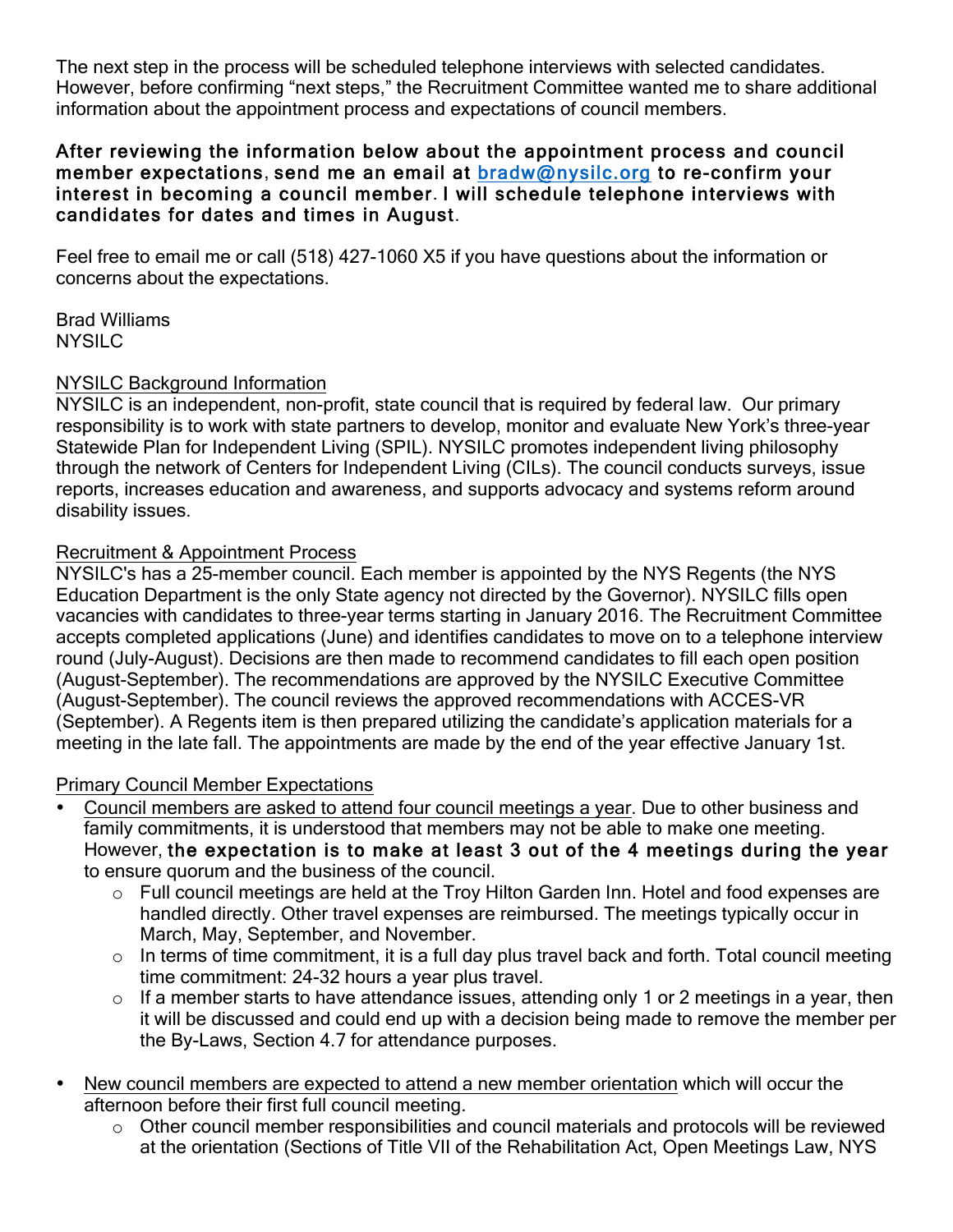Attorney General's Opinion on NYSILC quorum and voting, By-Laws, organizational and committee charts and materials, board member responsibilities, conflict of interest, travel reimbursement, budget and fiscal process, history/impact of NYSILC, and overview of State Plan).

- Council members are asked to participate in at least one committee to start.
	- o Committees meet via conference call. Depending on the committee, they can meet monthly, quarterly, or as needed to address business. They will often send work documents online to review and mark up drafts using track changes in MS Word.
	- $\circ$  Committees can be focused on the function of the council (finance, recruitment, development) or its primary purpose (State Plan, statewide needs assessment, statewide consumer satisfaction), or based on issues (public policy, outreach, emergency preparedness, youth leadership).
	- $\circ$  In terms of time commitment, it can vary for committee work. Total committee time commitment: 4-12 hours a year (this depends on the committee and will increase if you are on more than one committee).
		- **EXEC** See attached, NYSILC 2015 Committee Materials for reference.

# Next Step: NYSILC Recruitment Committee Telephone Interview

The NYSILC Recruitment Committee reviewed your materials at its last meeting and were impressed with your accomplishments and work. As the next step, we would like to schedule a telephone conference call interview with you and the Recruitment Committee (approximately 15-20 minutes).

Please choose between the available dates and time slots identified below. Please select what date/time is best for you (first choice), along with flexibility for the other date/times. When I have heard back from each candidate, I will then pull together the schedule and send a confirmation email to you that will identify your interview date/time, call in instructions, and a brief interview agenda.

I look forward to the upcoming telephone interview. Email me or call me if you have any questions about the process [\(bradw@nysilc.org](mailto:bradw@nysilc.org) or 518 427-1060).

Brad Williams NYSILC

NYSILC Recruitment Committee Telephone Interview Dates

| Friday, July $11^{th}$ : 1:00 pm | $1:30 \text{ pm}$ | $2:00$ pm | $2:30$ pm |
|----------------------------------|-------------------|-----------|-----------|
|                                  |                   |           |           |

Friday, July  $25^{th}$ : 1:00 pm  $1:30 \text{ pm}$  2:00 pm  $2:30 \text{ pm}$ 

#### Please email me back as soon as possible with your best choice and alternative choices.

Your NYSILC council member telephone interview date/time has been scheduled for Thursday, August 13, 2015 for 9:30 am.

The call will take approximately 15-20 minutes. I will be in touch by the first week of August with an email that provides specific information that re-confirms your call in date and time, along with call in instructions, and a general outline for the telephone interview/discussion.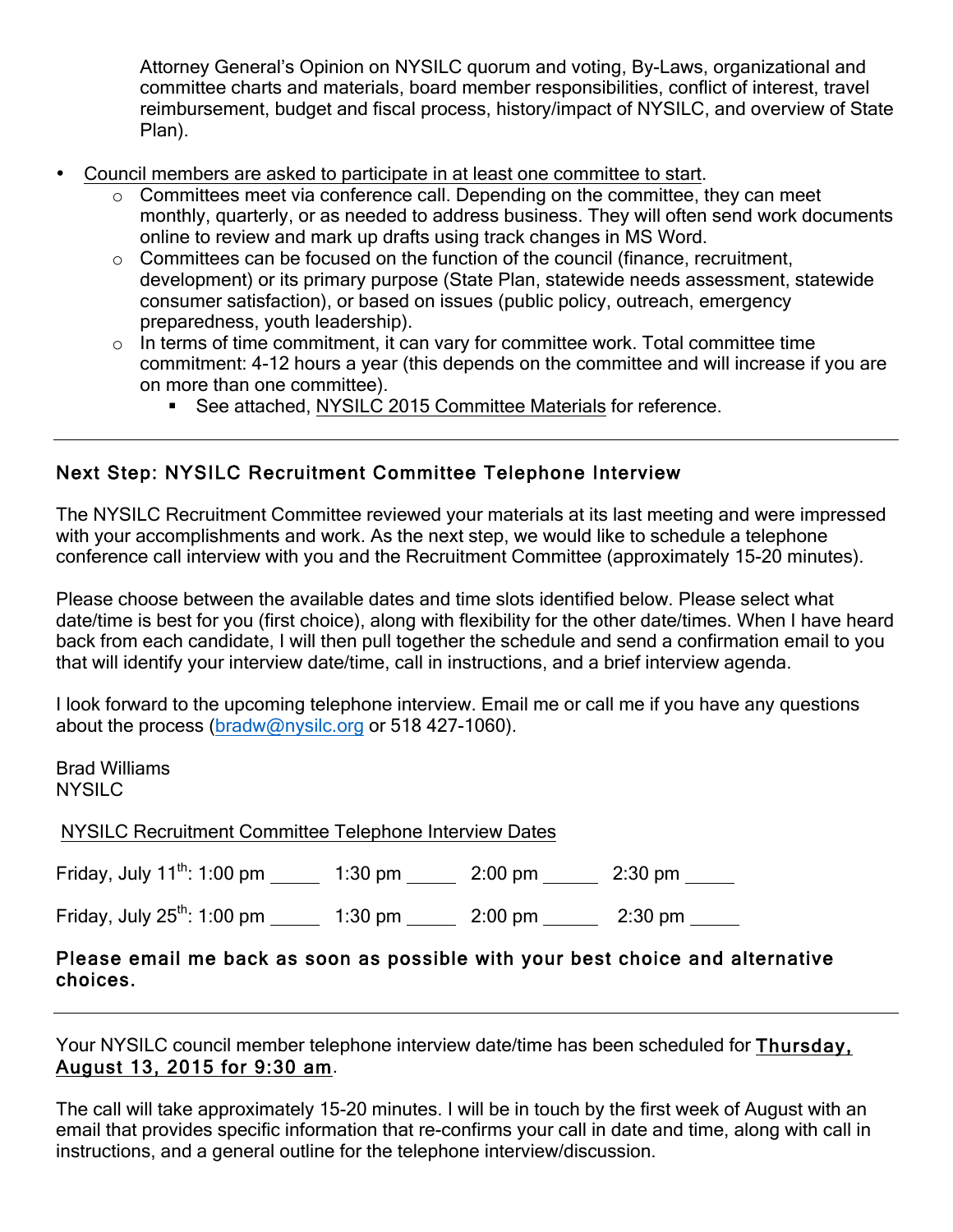### Committee email:

Subject: NYSILC Recruitment Committee: Conference Call/New Council Member Interviews (8/10/15 from 12:50 pm to 4 pm) AND (8/13/15 from 9:50 am to noon)

This email is to confirm that the NYSILC Recruitment Committee has two conference call sessions next week to talk to potential council candidates scheduled for: Monday, August 10, 2015 at 12:50 pm and Thursday, August 13, 2015 at 9:50 am.

Call [number], code: [number] to participate. Remember to call 10 minutes before our first interview each session so we can get organized.

The general interview outline is provided below. Each interview will last around 15-20 minutes. Each member has confirmed their expectations. The interview outline/schedule is provided immediately below. A single document has everyone's materials attached in the order of their interview.

If you have any questions in advance, feel free to email me or call me at the NYSILC office (518) 427- 1060.

Brad Williams **NYSILC** 

Monday, August 10, 2015: 1:00-1:20 pm - Name 1:30-1:50 pm - Name 2:00-2:20 pm - Name 2:30-2:50 pm - Name 3:00-3:20 pm - Name 3:30-3:50 pm - Name Thursday, August 13, 2015:

10:00-10:20 am - Name 10:30-10:50 am - Name 11:00-11:20 am - Name 11:30-11:50 am - Name

NYSILC Telephone Interview/Discussion Outline

The New York State Independent Living Council (NYSILC) is an independent, non-for-profit, Federally-mandated State council with the primary responsibility to jointly develop, monitor, and evaluate the three-year Statewide Plan for Independent Living (SPIL). Check out the NYSILC website at www.nysilc.org for additional information about the council.

- Introductions.
- Briefly explain your interest in serving on NYSILC.
- What experience or skills do you have that lends to work on committees?